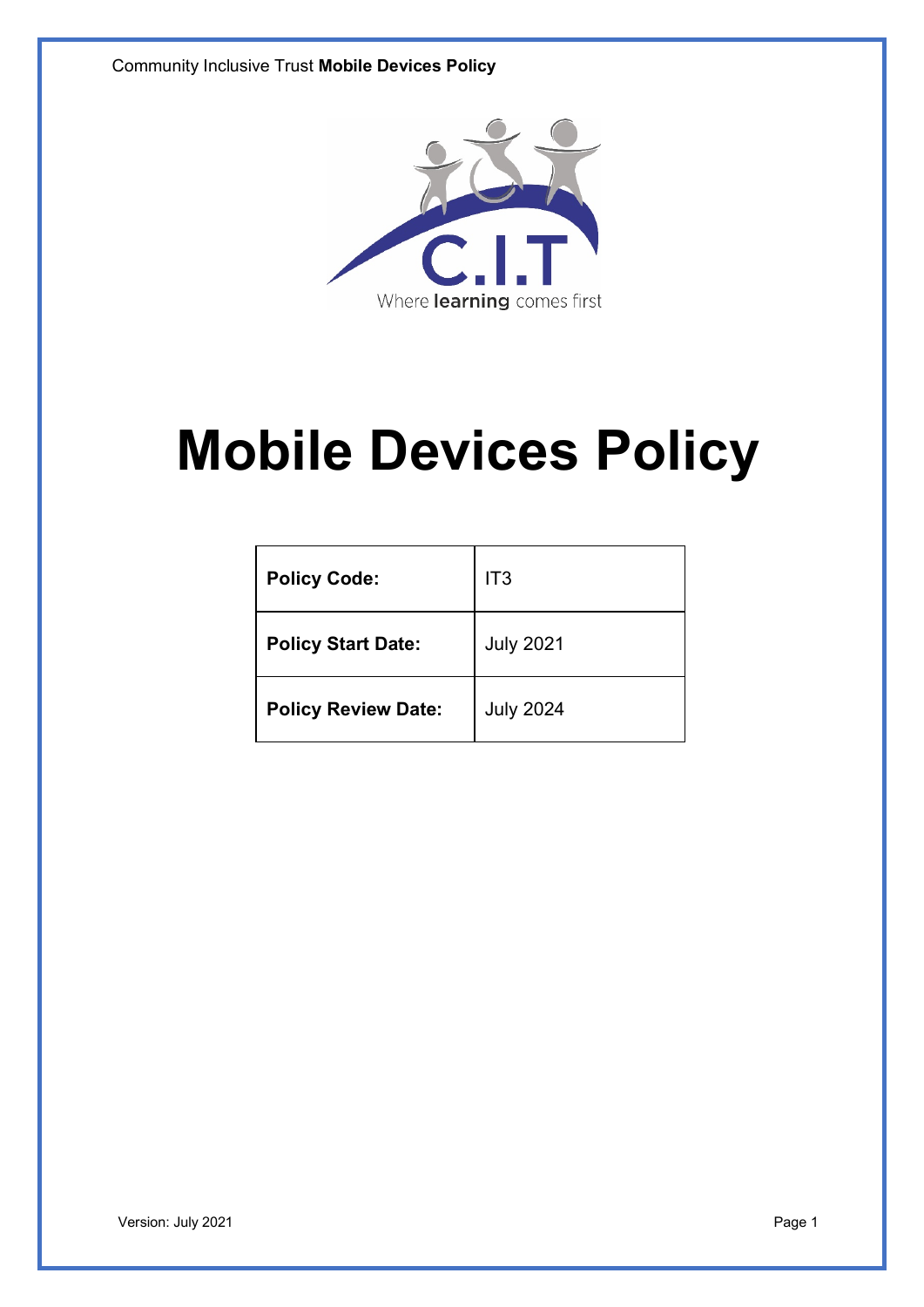### **Introduction**

Throughout the Trust the welfare and wellbeing of our students and staff members is paramount.

The aim of the Mobile Devices Policy is to allow users to benefit from modern communication technologies, whilst promoting safe and appropriate practice. This is achieved through establishing clear and robust acceptable mobile devices user guidelines. The Policy recognises that mobile devices are effective communication tools and sets out ways to protect against potential misuse and unnecessary cost.

The Trust is aware of the enhanced functions of many mobile devices and that these can cause concern, offering distractions and disruption to the working day, and can be susceptible to misuse – including the taking and distribution of indecent images, exploitation and bullying. As it is difficult to detect specific usage, this Policy refers to ALL mobile communication devices, including Mobile Phones, Smart Phones, Smart Watches, Tablets (including iPads), and Wi-Fi Dongles.

## **Definition**

In this policy "mobile devices" include:

Handheld devices, tablets and smart phones, or any other devices that allow for the user to be mobile.

## **Scope**

This Policy applies to all individuals who have access to personal and work mobile devices on site. This includes staff, volunteers, committee members, students, young people, parents, carers, visitors and contractors.

This Policy should be read in relation to the following documentation:

- Child Protection Policy/Safeguarding Policy
- Behaviour Policy
- Acceptable Uses Policy
- Photography Policy
- Code of Conduct Policy

### **Code of Conduct**

A Code of Conduct is promoted with the aim of creating a co-operative workforce where staff work as a team, have high values and respect each other, thus creating a strong morale.

Therefore, our aim is that all staff:

- Have a clear understanding of what constitutes misuse.
- Know how to minimise risk.
- Avoid putting themselves in a compromising situation which could be misinterpreted and lead to possible allegations.
- Understand the need for professional boundaries and clear guidance regarding acceptable use of **all** mobile communication devices, especially in relation to social media.
- Are responsible for self-moderation of their own behaviours.
- Are aware of the importance of reporting concerns promptly.

Misuse refers to any activity that is non-school related or could bring the school into disrepute. It is fully recognised that imposing rigid regulations on the actions of others can be counterproductive, therefore an agreement of trust is promoted regarding the carrying and use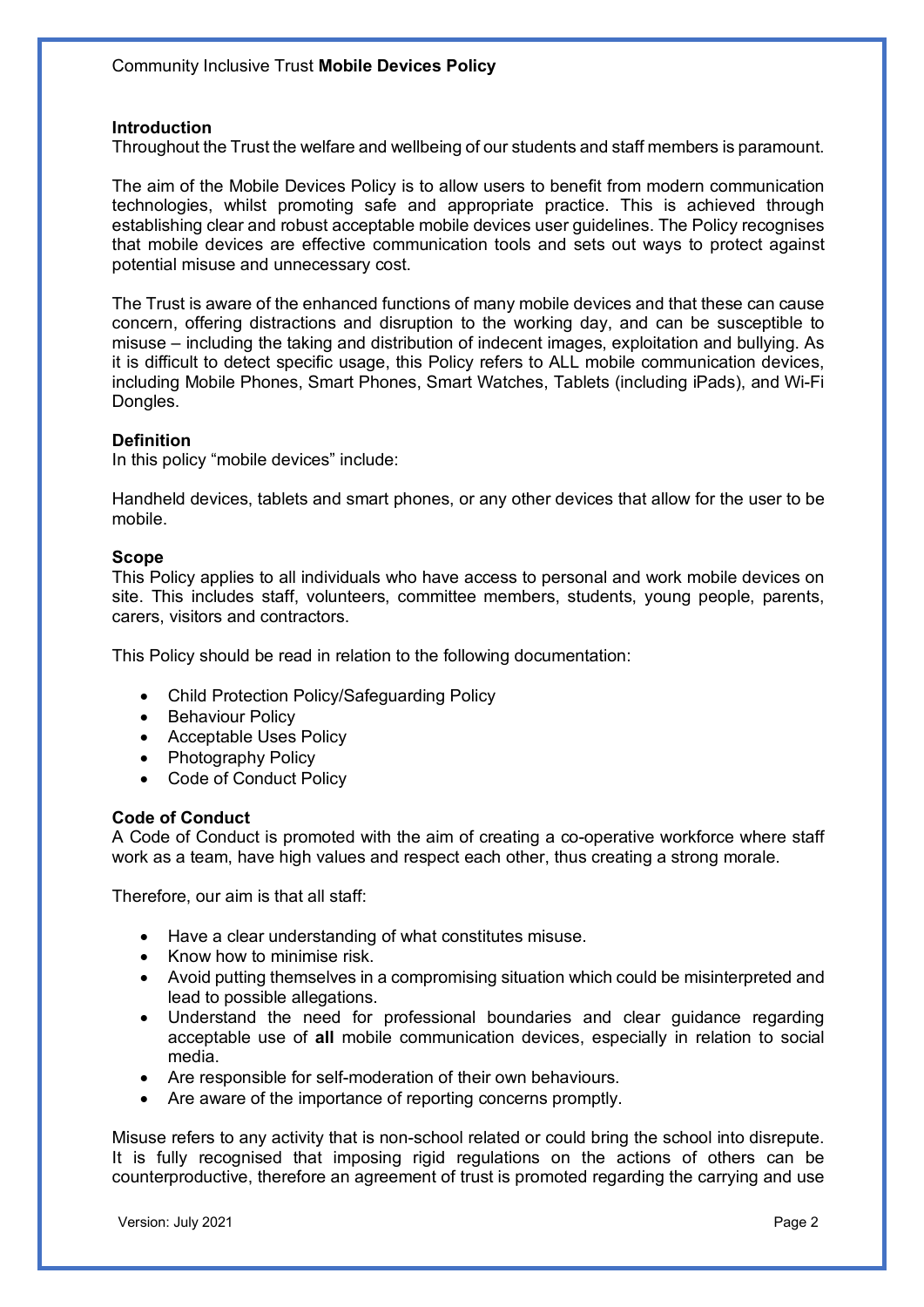of mobile phones/devices within the setting which is agreed to by all users.

## **Personal Devices – Staff**

- Personal devices should not be used by staff when pupils are present without written/emailed prior permission from the site lead.
- With permission, staff may take a personal phone out on a school activity; however, they must be turned off and not to be used unless there is an emergency. On residential stays, a personal device/phone may be used in an appropriate location away from pupils.
- Staff are not permitted to make/receive personal calls during contact time with pupils on personal devices.
- Emergency contact should be made via the school office unless other arrangements are agreed with the site lead.
- Personal mobile phones/devices should not be used in any teaching space where pupils are present.
- Use of personal phones (including receiving/sending texts and emails) should be limited to non-contact time when no pupils are present, e.g. in office areas, staff room, and empty classrooms.
- It is also advised that staff set up security to prevent unauthorised access to functions of their personal devices.
- Staff are not at any time permitted to use recording equipment on their mobile phones, for example, to take recordings of pupils, or sharing images.
- Legitimate recordings and photographs should be captured using school equipment such as cameras, iPads and school issued mobile phones.
- Staff who use applications on personal mobile devices (including social media) need to purchase these with their own personal ID.
- Staff must be conscious of what they post on social media and must ensure that privacy settings are up to date, rigorous and limit public distribution of content.

### **Mobile Phones/Devices for work-related purposes**

Where a mobile phone has been issued by the Trust, it will remain the property of the Trust and can be recalled at any time and content checked. The user will be responsible for its safekeeping, proper use, condition and eventual return. During the day mobile phones/devices should be with the user at all times.

Apps must be deleted when the phone/device is returned to the Central Team (due to upgrade, end of employment or any other reason). If a mobile device is connected to a personal ID, the staff member is required to unlock the device so it can be restored to factory setting and issued to another member of staff. The user must also supply all login details that have been issued to them so that the device can be reset to factory settings.

Where a mobile phone/device has been issued by the Trust the user agrees that upon termination of employment to return the phone/device. If they do not return it, or it is returned in an unsatisfactory condition, the cost of a replacement or a proportional amount of this as decided by the Trust will be taken from final monies owing or the user will otherwise reimburse the Trust.

Photographs of students can be taken on work mobiles/devices; however, these must be stored securely and the phone/device must be locked when not in use. All such photos must be deleted from the mobile device/phone within a school term (where there are three terms in a school year).

Should there be any queries on the use of the mobile device/phone the ICT Team is available to help. If staff should leave the Trust their work-related devices must be returned to the IT staff.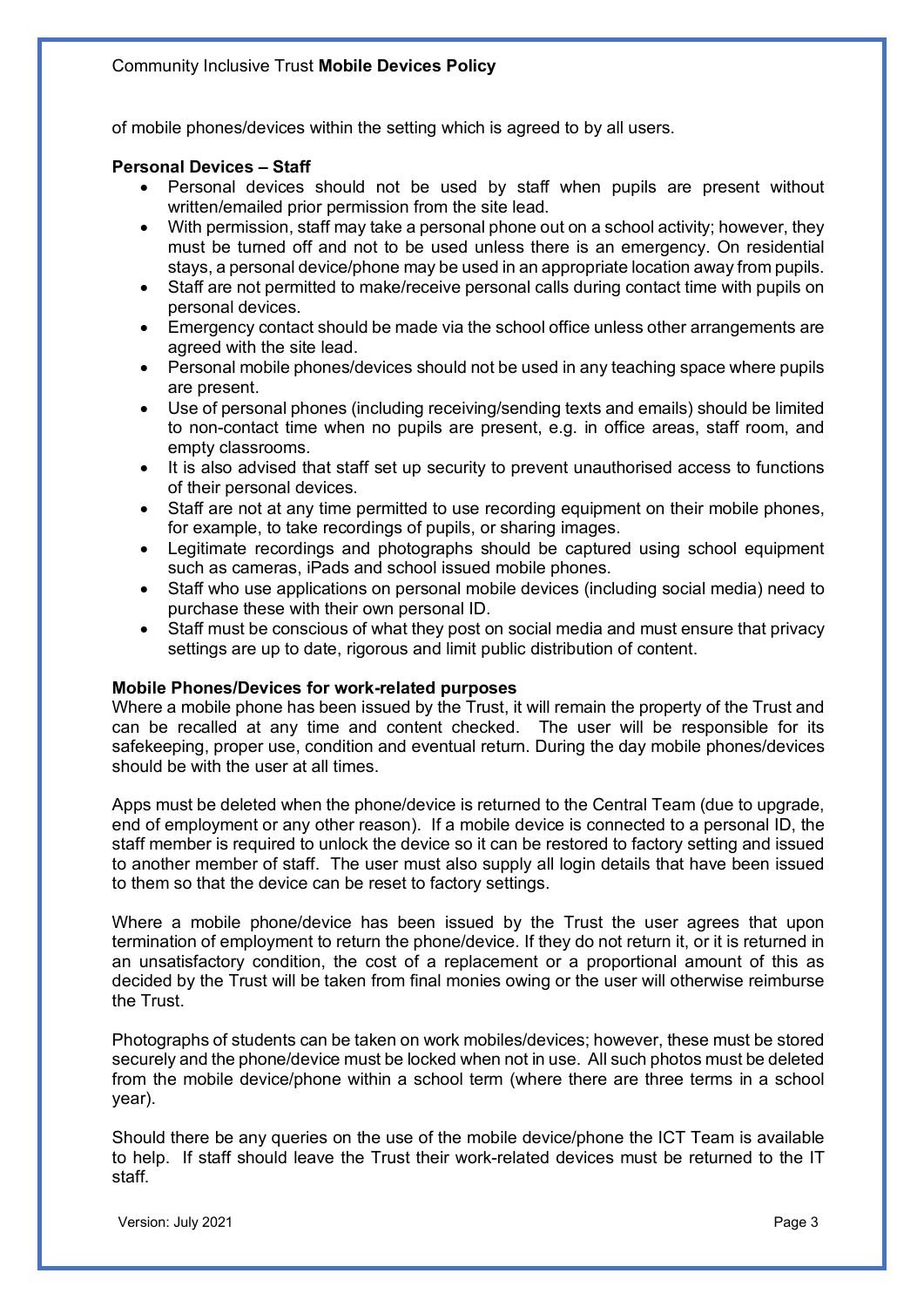# **Social Media on Mobile Phones/Mobile Devices**

- Social media platforms will only be used in accordance with the CIT Photography and Social Media Policies.
- Teachers will not engage in activities involving social media which might bring the school into disrepute.
- Teachers will not represent their personal views as those of the school on any social media platform.
- Teachers' personal information, or pupils' personal information, will not be discussed on social media
- Authors will be accurate, fair and transparent when creating or altering online sources of information.
- Social media will not be used as a platform to attack, insult, abuse or defame pupils, their family members, colleagues or other professionals.
- Content expressed on school social media accounts will not breach copyright, Data Protection or Freedom of Information legislation.
- Teachers will request access to the school's social media accounts from the Head Teacher or the Lead IT.
- Teachers participating in social media are expected to demonstrate the high standards of behaviour as expected within the school.
- The school's social media accounts will comply with site rules at all times, particularly with regard to the minimum age limit for use of the site.

## **Cloud-based Data Storage**

- The school is aware that data held in remote and Cloud-based storage is still required to be protected in line with the Data Protection legislation.
- Teachers ensure that Cloud-based data is kept confidential and no data is copied, removed or adapted.

### **Mobile Phones/Devices – offsite, educational visits, school trips**

- Mobiles/devices will be used professionally and appropriately.
- Mobile phones/devices should not be used to make general contact with parents during school trips – all relevant communications will be made via the school office.
- Mobile phones/devices may only be used to contact parents in an emergency and when the trip is outside of normal school hours e.g. residential.
- Where parents are accompanying trips, they are informed not to make contact with other parents or use their phone to take photographs of students.

### **Personal Mobiles/Devices – Students**

The Trust recognises that mobile phones/devices are part of everyday life for many of our students and can play a role in helping students feel safe and secure. However, the Trust also recognises that they can be a distraction in school and can provide a means of bullying or intimidating others. Therefore, we have drawn up a Code of Conduct for students:

- Students are not permitted to have mobile phones/devices at school or on trips unless stated in the individual school's risk assessments. The risk assessment must be reviewed by the school's Senior Leadership Team on an annual basis. The results of this meeting must be minuted.
- In the event of parents wishing for his/her child to bring a mobile phone/device to contact the parents after school, the mobile phone/device must be handed into a staff member, then stored in the school office first thing in the morning and collected at the end of the day. (The phone is left at the owner's risk).
- Mobile phones/devices brought into school and not handed in will be confiscated and returned at the end of the day. Parents/Carers will be contacted to ensure that they